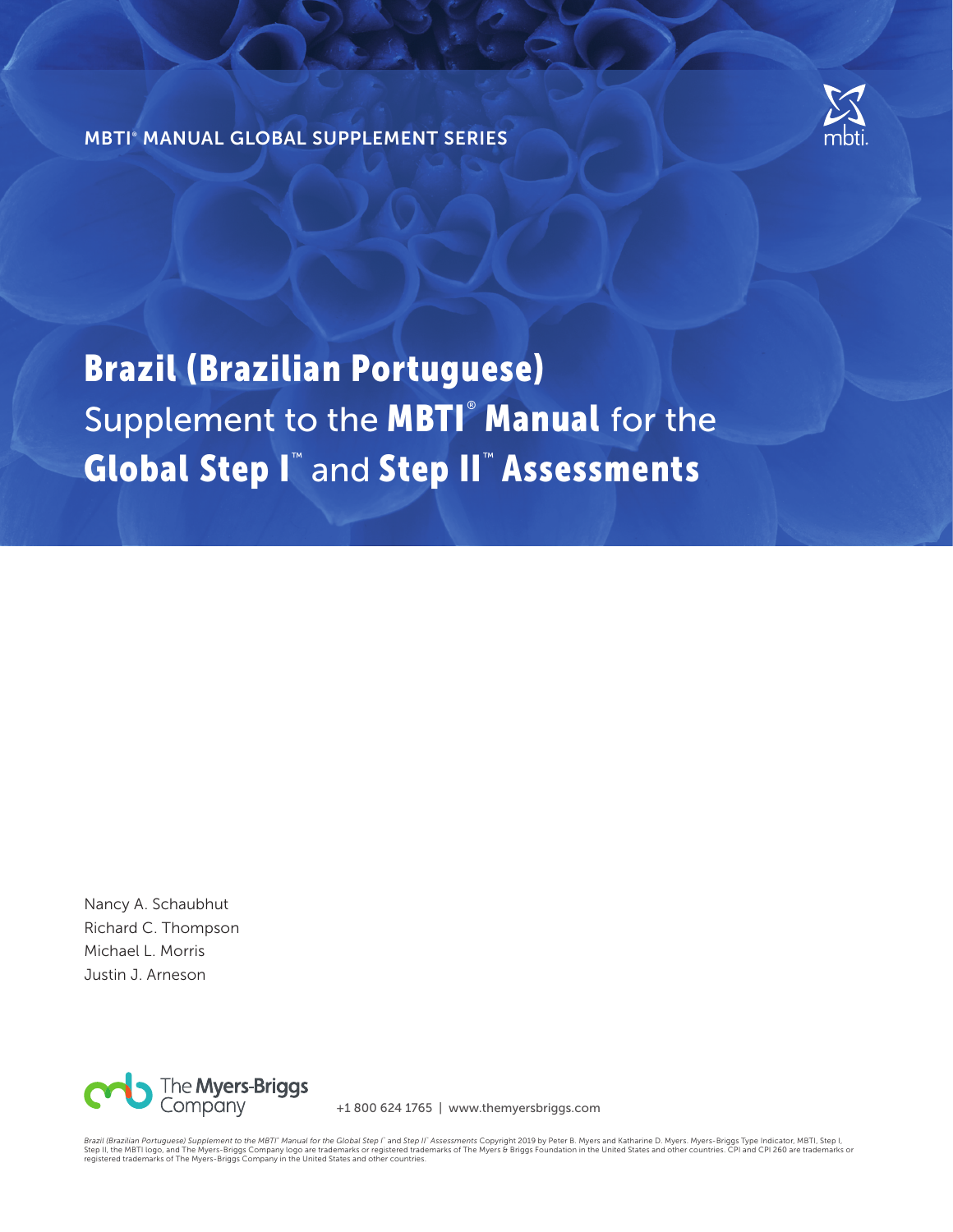# Brazil (Brazilian Portuguese) Supplement to the MBTI<sup>®</sup> Manual for the Global Step I<sup>™</sup> and Step II™ Assessments

# **CONTENTS**

| <b>Introduction</b>                                                                                                                                           | 1              |
|---------------------------------------------------------------------------------------------------------------------------------------------------------------|----------------|
| <b>Translation Process</b>                                                                                                                                    | 2              |
| <b>Data Collection</b>                                                                                                                                        | 3              |
| MBTI <sup>®</sup> Global Step I <sup>™</sup> Assessment Results for<br>the Brazilian Portuguese Sample<br>MBTI <sup>®</sup> Type and Preference Distributions | 3<br>3         |
| Relationships Between MBTI <sup>®</sup> Global Step I <sup>®</sup> and<br>Form M Preference Pair Results                                                      | $\overline{7}$ |
| Global Step I" Preference Pair Intercorrelations                                                                                                              | 7              |
| Reliability of Global Step I" Results                                                                                                                         | 7              |
| MBTI® Global Step II® Assessment Results for<br>the Brazilian Portuguese Sample                                                                               | 8              |
| Relationships Between MBTI° Global Step II" and<br>Form Q Facet Results                                                                                       | 8              |
| Global Step II" Facet Intercorrelations                                                                                                                       | 8              |
| Reliability of Global Step II" Results                                                                                                                        | 8              |
| Global Step II" Facet Distributions                                                                                                                           | 10             |
| Conclusion                                                                                                                                                    | 11             |
| <b>Notes</b>                                                                                                                                                  | 12             |
| <b>References</b>                                                                                                                                             | 13             |

# INTRODUCTION

As steward of the *Myers-Briggs Type Indicator*® (MBTI<sup>®</sup>) assessment, The Myers-Briggs Company had two overarching goals in undertaking its revision to create global Step I<sup>™</sup> and Step II<sup>™</sup> forms: (1) preserve the integrity of the Step I and Step II assessments and (2) improve the reliability and validity of the MBTI assessment overall. More specifically, the company sought to update existing representative samples and compile new representative samples in additional countries based on translations (or adaptations) of the assessment into additional languages, use a statistical model consistent with type theory, and, if supported by data analysis, use the same scoring method globally, so that scores could be compared across all those countries and languages.

Broadening existing and compiling new representative samples was a high priority. The prior revision of the MBTI assessment culminated in the 1998 publication of MBTI Form M (Step I), which replaced the earlier Form G. Form Q (Step II) was subsequently published in 2001 and replaced Form K. In the United Kingdom, the European Step I assessment was published in 1997. The European Step II assessment was published in 2003 based on pan-European samples compiled by OPP Ltd. Although all these forms of the MBTI assessment served their audiences well, no additional representative samples in the United States or the UK had been compiled subsequent to their publication. It was therefore important to update the US and UK representative samples as well as expand the number of representative samples to include additional countries and languages, reflecting the increasingly global reach of the MBTI assessment.

To address this need, data were collected in targeted countries (see table 1), with specific demographic targets set by experts for all samples except those from Brazil and South Africa.<sup>1</sup> A consistent data collection effort yielded samples that responded to a common 230-item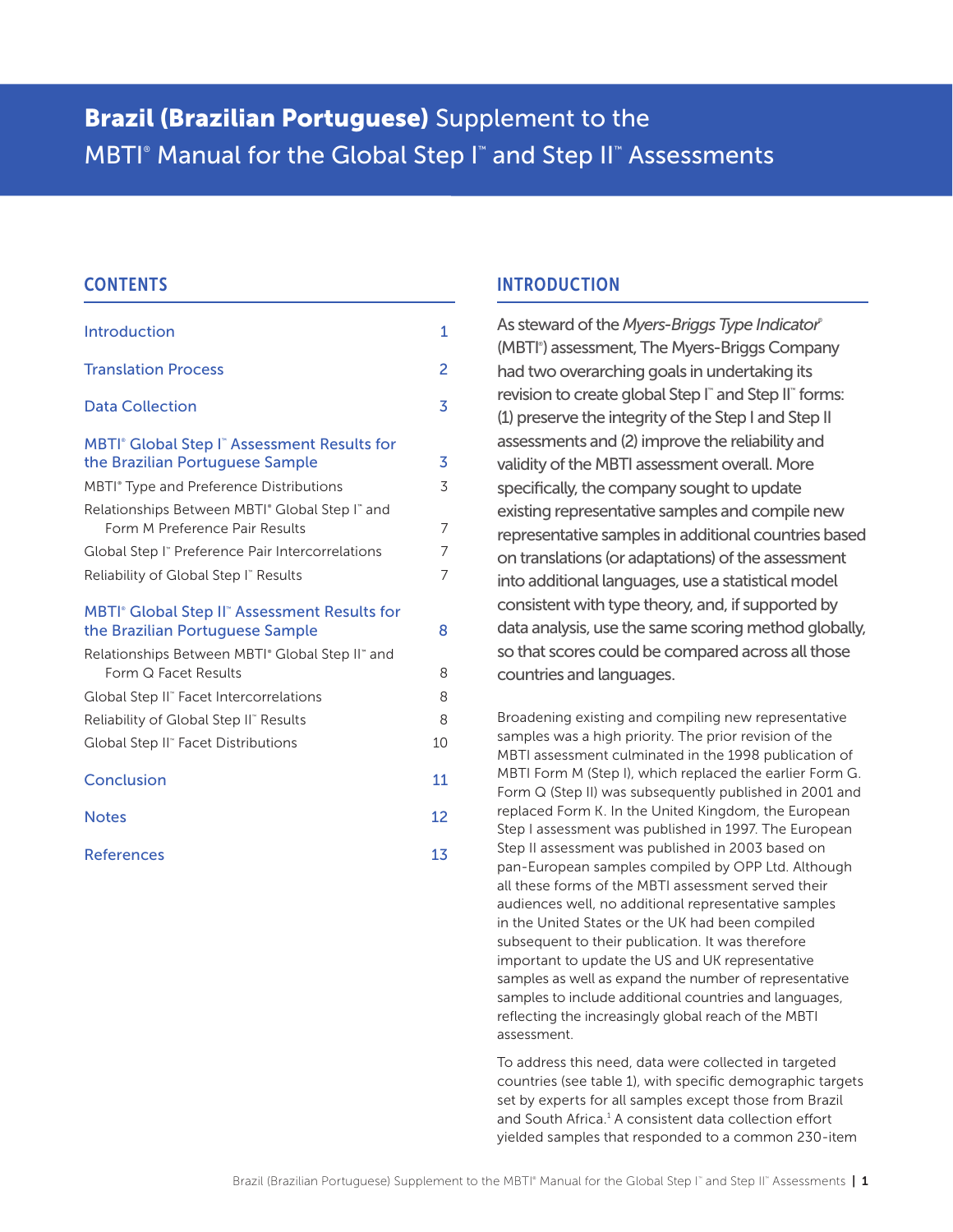MBTI research form containing all items on then-current forms of the assessment (i.e., MBTI Form M and Form Q, and European Step I and Step II); common demographic items; and other validation assessments. Participants who completed North American English or European English versions of the assessment also completed an online interpretation session through The Myers-Briggs Company's MBTI°Complete website, making their verified, or "best-fit," type available for analysis.

In brief, the revision of the MBTI assessment provided the opportunity to collect a wealth of data, resulting in national representative samples that had not existed previously. These samples served the global research effort for the revised assessments themselves and also provided 4 new large and 19 new moderate-size samples. (*Please note:* In this manual supplement series, a particular sample may be referred to by either country or language for convenience in a particular context. Refer as needed to the sample names listed in table 1 when considering the results presented.)

Two different categories of samples were collected for this global project. Table 1 lists the 4 "large" samples— United States, Canada, and Australia (all North American English), and the United Kingdom (European English) and the 19 "moderate-size" samples from around the world, which were all combined to form the *global sample.* Large samples were targeted to have 1,000 or more participants, to exceed the sample size of an existing representative sample (specifically, in the US and the UK), and to reflect the size of the market for the MBTI assessment. The moderate-size samples for the most part included targets to ensure that they were nationally representative; only 3 of these samples—Brazil (Brazilian Portuguese), South Africa (Afrikaans), and South Africa (North American English)—due in part to their smaller markets for the MBTI assessment, were distributor led and nonrepresentative.

The MBTI global sample consists of 16,773 individuals, as detailed and summarized in the MBTI<sup>®</sup> Manual for *the Global Step I*™  *and Step II*™  *Assessments* (Myers, McCaulley, Quenk, & Hammer, 2018). The global sample was used to develop the Global Step I and Step II assessments. It is critical to keep in mind that while analyses were conducted for each country/ language sample used in this supplement series and are summarized here, the focus of the analyses was on the global sample reported in the 2018 MBTI manual.

This supplement to the 2018 manual summarizes results obtained from responses of the Brazil (Brazilian Portuguese) sample—hereafter, *Brazilian Portuguese* sample-to the Global Step I and Step II assessments translated into Brazilian Portuguese. Included in this supplement is a general description of the sample, along with statistical summaries, analyses, and type distributions based on those results.

#### Table 1 | List of large and moderate-size country/ language samples in the MBTI<sup>®</sup> global sample

| <b>Country/language sample</b>         | N     |
|----------------------------------------|-------|
| Large samples                          |       |
| Australia (North American English)     | 776   |
| Canada (North American English)        | 939   |
| United Kingdom (European English)      | 2,831 |
| United States (North American English) | 3,578 |
| Moderate-size samples                  |       |
| Brazil (Brazilian Portuguese)*         | 839   |
| Canada (Canadian French)               | 176   |
| China (Simplified Chinese)             | 521   |
| China (Traditional Chinese)            | 477   |
| Denmark (Danish)                       | 468   |
| Finland (Finnish)                      | 524   |
| France (European French)               | 472   |
| Germany (German)t                      | 440   |
| Greece (Greek)                         | 277   |
| Ireland (European English)             | 383   |
| Italy (Italian)                        | 458   |
| Mexico (Latin American Spanish)        | 359   |
| Netherlands (Dutch)                    | 506   |
| Norway (Norwegian)                     | 493   |
| Portugal (European Portuguese)         | 503   |
| South Africa (Afrikaans)*              | 505   |
| South Africa (North American English)* | 189   |
| Spain (European Spanish)               | 564   |
| Sweden (Swedish)                       | 495   |

*Note:* Global sample, *N* = 16,773.

\*Data collection for this sample was distributor led; it is not a representative sample.

†Germany sample includes one individual residing in Switzerland.

# TRANSLATION PROCESS

The Myers-Briggs Company's translation process for the MBTI Global Step I and Step II assessments was based on industry-standard methods for assessment translation (International Test Commission, 2005).<sup>2</sup> Because each of the languages included in this project has a different history of translation and use, the process varied somewhat for different languages.

The 230-item research form of the MBTI assessment was created for this project by drawing on a prior translation of the 144 items of the MBTI Form M and Form Q assessments developed for use in Brazil by the Brazilian distributor. Using that translation as a starting point, the additional research items were then translated, and both the new and existing items were evaluated by in-country expert reviewers and iterated until a satisfactory version of the 230-item translation was developed.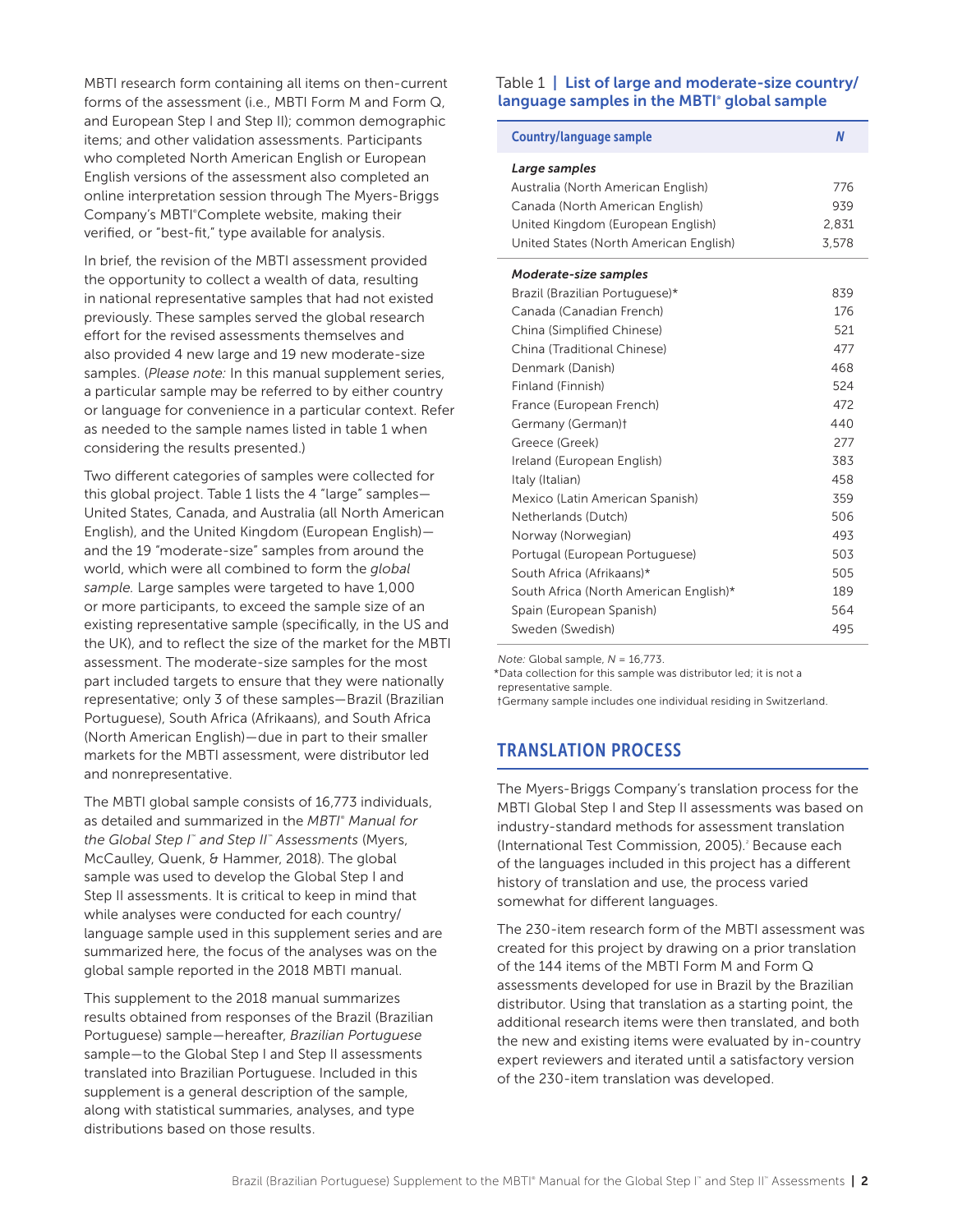# DATA COLLECTION

Data for this revision of the assessment were collected almost exclusively online through two Myers-Briggs Company websites. The first site, built by the company's Research Division, accommodated the administration of the MBTI research form and other validity assessments, which were used for non-Englishspeaking research participants. The second site, for English-speaking participants, was a special modification of MBTI°Complete created for this research project using the 230-item MBTI research form, followed by MBTI°Complete's online interpretation session yielding respondents' best-fit type results. (For details on bestfit type, see chapter 7 in the 2018 MBTI manual.) As MBTI°Complete was not used in collecting the Brazilian Portuguese sample, best-fit type data for the sample are unavailable.

For the MBTI research form, specific sampling targets were set for each sample (table 2). Local MBTI distributors helped determine the final targets for samples in their respective countries or regions by selecting appropriate official sources. In general, sampling targets were designed to mirror the working-age population.

Once the websites were prepared and the sampling targets were set, data collection began. For most samples, the majority of participants were provided with incentives by an external market research firm. Such firms maintain panels of participants who have expressed willingness to participate in research. These participants were compensated for completing some combination of demographic items, the MBTI research form, and/ or other validity assessments. For some samples—for example, Brazil (Brazilian Portuguese)—the locally based MBTI distributor led the data collection effort. Once data were collected, all cases were thoroughly examined, and invalid cases (e.g., those with too many response omissions or where a participant had selected only the "A" response option across 230 items) were removed. This cleanup step, while reducing final sample sizes, was required to ensure that only the highest-quality data remained for analysis.

A convenience sample of individuals in Brazil who read Brazilian Portuguese was obtained from the local distributor, IHS. Table 2 shows the demographic percentages obtained. The resulting Brazilian Portuguese sample consists of 839 individuals, 56% women and 44% men. The age range is 18–75, with an average of 37 years (standard deviation = 9.7). All individuals reported residing in Brazil.

#### Table 2 | Demographic summary: Brazilian Portuguese sample

| <b>Demographic</b>                         | <b>Sample</b><br>℅ |
|--------------------------------------------|--------------------|
| Age group                                  |                    |
| $18 - 24$ years                            | 8                  |
| $25 - 34$ years                            | 41                 |
| $35-49$ years                              | 39                 |
| $50 - 65$ years                            | 11                 |
| $65+$ years                                | $\mathbf{1}$       |
| Mean age: 37 years                         |                    |
| Gender                                     |                    |
| Female                                     | 56                 |
| Male                                       | 44                 |
| <b>Country of residence</b>                |                    |
| <b>Brazil</b>                              | 100                |
| <b>Employment status</b>                   |                    |
| Working full-time                          | 89                 |
| Working part-time                          | 3                  |
| Student                                    | $\mathbf{1}$       |
| Retired                                    | $<$ 1              |
| Not working for income / none of the above | 6                  |
| No response                                | $<$ 1              |

*Note: N* = 839. Percentages in a given category may not total 100% due to rounding of decimals.

# MBTI® GLOBAL STEP I™ ASSESSMENT RESULTS FOR THE BRAZILIAN PORTUGUESE SAMPLE

The Global Step I assessment contains 92 items used to help determine individuals' personality type by identifying their preferences on four pairs of opposites (Extraversion–Introversion, Sensing–Intuition, Thinking– Feeling, and Judging–Perceiving). Combining an individual's four preferences yields 1 of 16 possible MBTI types. The Global Step I assessment replaces the Form M assessment and the European Step I assessment.

# **MBTI<sup>®</sup> Type and Preference Distributions**

MBTI type was computed for all participants in the Brazilian Portuguese sample. Type, preference, and preference combination distributions for this sample are presented in tables 3 and 4.

Table 3 shows that the most common types for this group are ISTJ and ESTJ. The least common types are INFJ and ENFJ. Table 4 shows the distributions of preferences as well as four two-preference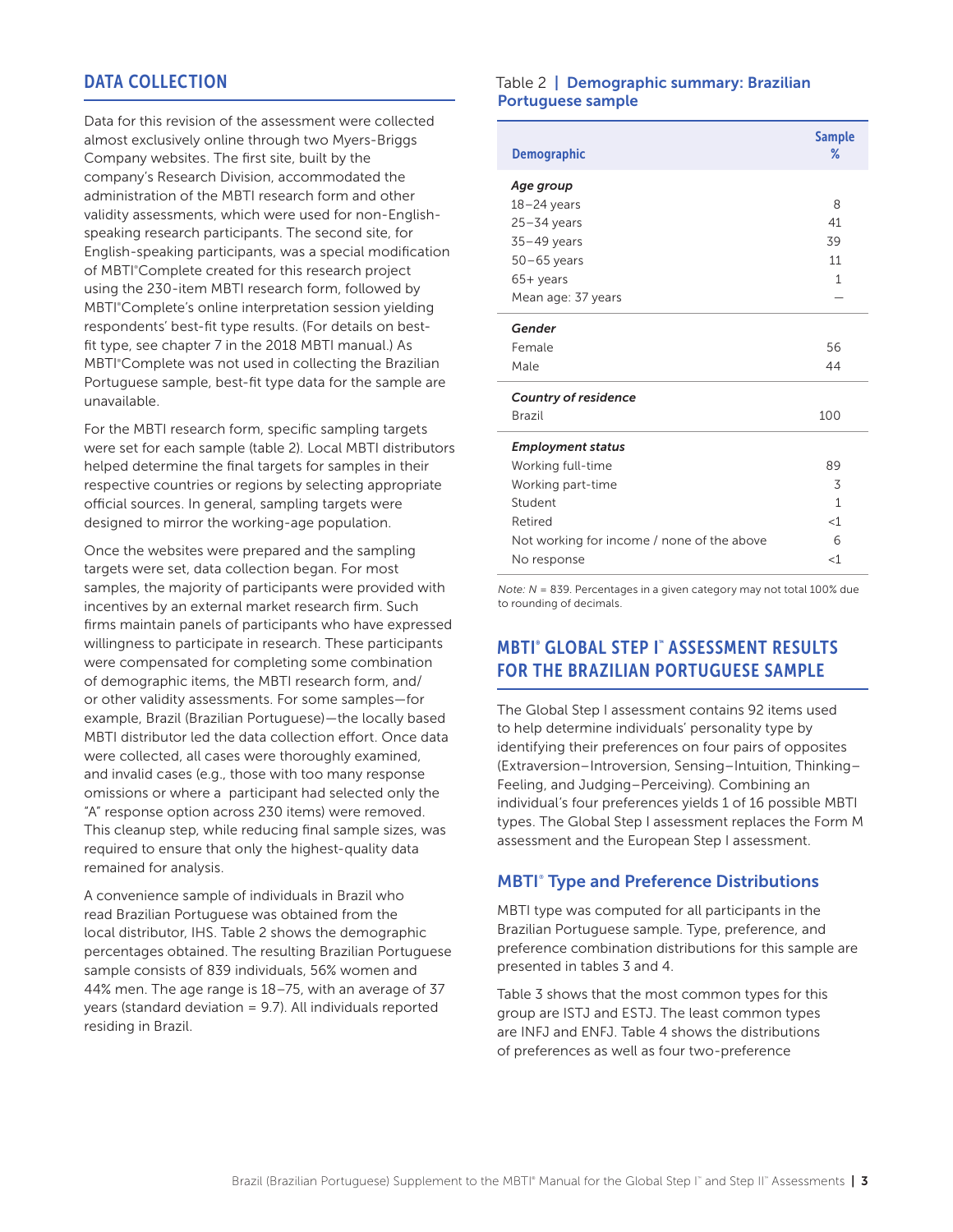|                                   | <b>Sensing</b>                  | <b>Intuition</b>                |                                 |                |              |  |
|-----------------------------------|---------------------------------|---------------------------------|---------------------------------|----------------|--------------|--|
| <b>Thinking</b>                   | <b>Feeling</b>                  | <b>Thinking</b>                 |                                 |                |              |  |
| <b>ISTJ</b><br>$n = 188$<br>22.4% | <b>ISFJ</b><br>$n = 29$<br>3.5% | <b>INFJ</b><br>$n = 14$<br>1.7% | <b>INTJ</b><br>$n = 25$<br>3.0% | <b>Judging</b> |              |  |
| <b>ISTP</b><br>$n = 83$<br>9.9%   | <b>ISFP</b><br>$n = 25$<br>3.0% | <b>INFP</b><br>$n = 23$<br>2.7% | <b>INTP</b><br>$n = 50$<br>6.0% | Perceiving     | Introversion |  |
| <b>ESTP</b><br>$n = 83$<br>9.9%   | <b>ESFP</b><br>$n = 33$<br>3.9% | <b>ENFP</b><br>$n = 45$<br>5.4% | <b>ENTP</b><br>$n = 46$<br>5.5% |                |              |  |
| <b>ESTJ</b><br>$n = 123$<br>14.7% | <b>ESFJ</b><br>$n = 28$<br>3.3% | <b>ENFJ</b><br>$n = 16$<br>1.9% | <b>ENTJ</b><br>$n = 28$<br>3.3% | <b>Judging</b> | Extraversion |  |

#### Table 3 | Reported MBTI° type distribution: Brazilian Portuguese sample

*Note: N* = 839.

# Table  $4 \mid$  Reported MBTI° type preference and preference combination distributions: Brazilian Portuguese sample

| <b>Preferences</b> |             |      | <b>Orientation pairs</b> |              |      | <b>Process pairs</b> |             |      | <b>Orientation of energy</b><br>and perceiving pairs |              |      | <b>Judging and external</b><br>orientation pairs |             |      |  |
|--------------------|-------------|------|--------------------------|--------------|------|----------------------|-------------|------|------------------------------------------------------|--------------|------|--------------------------------------------------|-------------|------|--|
|                    | $\mathbf n$ | $\%$ |                          | $\mathsf{n}$ | $\%$ |                      | $\mathbf n$ | $\%$ |                                                      | $\mathsf{n}$ | %    |                                                  | $\mathbf n$ | $\%$ |  |
| Е                  | 402         | 47.9 | EJ                       | 195          | 23.2 | <b>ST</b>            | 477         | 56.6 | ES                                                   | 267          | 31.8 | TJ                                               | 364         | 43.4 |  |
|                    | 437         | 52.1 | EP                       | 207          | 24.7 | <b>SF</b>            | 115         | 13.7 | <b>EN</b>                                            | 135          | 16.1 | <b>TP</b>                                        | 262         | 31.2 |  |
| S                  | 592         | 70.6 | IJ                       | 256          | 30.5 | <b>NF</b>            | 98          | 11.7 | IS                                                   | 325          | 38.7 | FJ                                               | 87          | 10.4 |  |
| N                  | 247         | 29.4 | IP                       | 181          | 21.6 | <b>NT</b>            | 149         | 17.8 | IN                                                   | 112          | 13.3 | <b>FP</b>                                        | 126         | 15.0 |  |
| т                  | 626         | 74.6 |                          |              |      |                      |             |      |                                                      |              |      |                                                  |             |      |  |
| F.                 | 213         | 25.4 |                          |              |      |                      |             |      |                                                      |              |      |                                                  |             |      |  |
| J                  | 451         | 53.8 |                          |              |      |                      |             |      |                                                      |              |      |                                                  |             |      |  |
| P                  | 388         | 46.2 |                          |              |      |                      |             |      |                                                      |              |      |                                                  |             |      |  |

*Note: N* = 839.

combinations: (1) *orientation* pairs, (2) *process* pairs, (3) *orientation of energy* and *perceiving process* pairs, and (4) *judging process* and *external orientation* pairs. The table shows that of the orientation pairs, EJs, IPs, and EPs occur about equally but less commonly than IJs. In addition, Ss are more prevalent than Ns, and Ts more than Fs, while the other preferences are more evenly distributed.

Tables 5–8 show type and preference distributions by gender.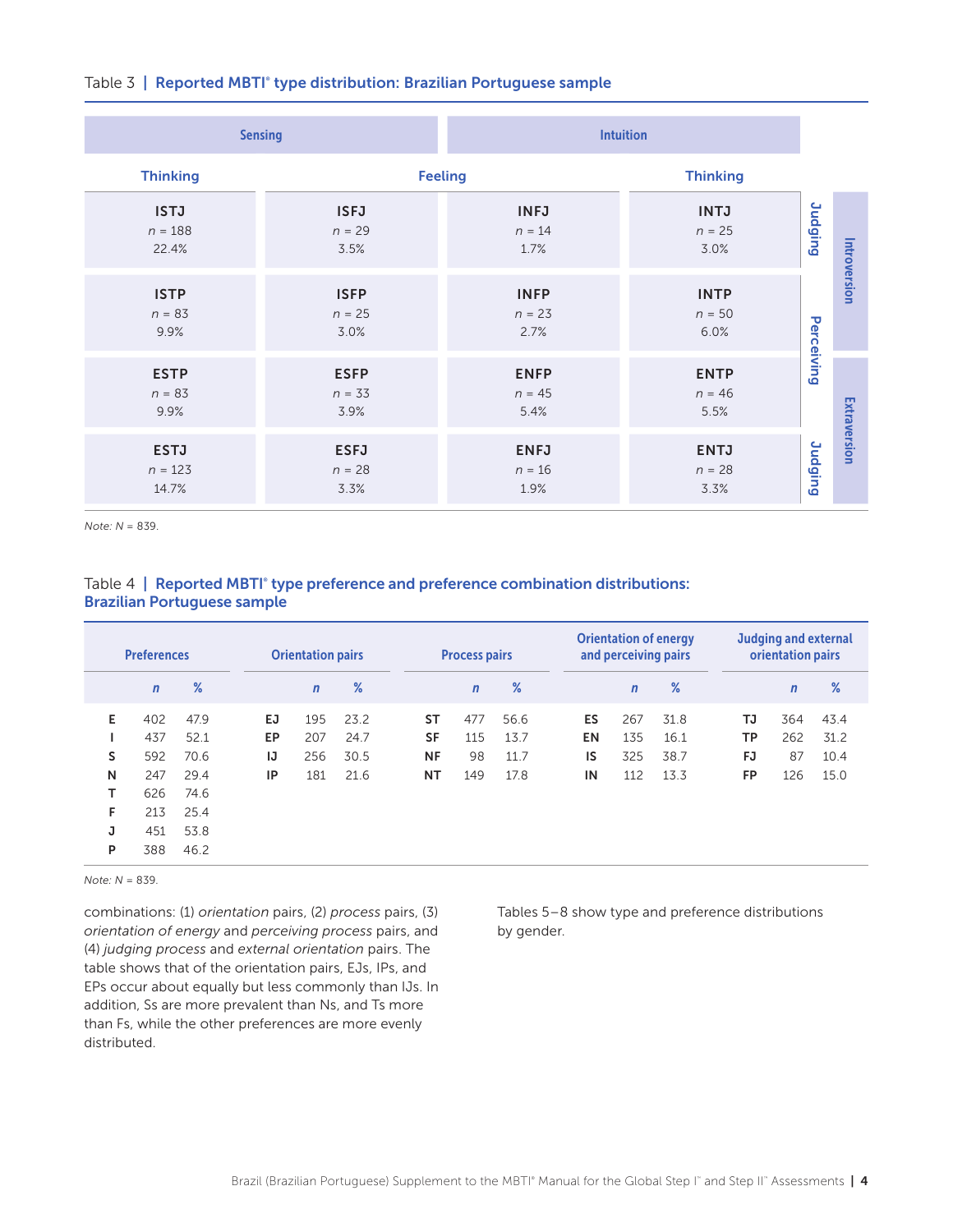|                                  | <b>Sensing</b>                  | <b>Intuition</b>                |                                 |                |              |  |
|----------------------------------|---------------------------------|---------------------------------|---------------------------------|----------------|--------------|--|
| <b>Thinking</b>                  | <b>Feeling</b>                  | <b>Thinking</b>                 |                                 |                |              |  |
| <b>ISTJ</b><br>$n = 95$<br>25.8% | <b>ISFJ</b><br>$n = 7$<br>1.9%  | <b>INFJ</b><br>$n = 8$<br>2.2%  | <b>INTJ</b><br>$n = 15$<br>4.1% | <b>Judging</b> | Introversion |  |
| <b>ISTP</b><br>$n = 33$<br>9.0%  | <b>ISFP</b><br>$n = 5$<br>1.4%  | <b>INFP</b><br>$n = 7$<br>1.9%  | <b>INTP</b><br>$n = 25$<br>6.8% | Perceiving     |              |  |
| <b>ESTP</b><br>$n = 35$<br>9.5%  | <b>ESFP</b><br>$n = 11$<br>3.0% | <b>ENFP</b><br>$n = 15$<br>4.1% | <b>ENTP</b><br>$n = 23$<br>6.3% |                |              |  |
| <b>ESTJ</b><br>$n = 62$<br>16.8% | <b>ESFJ</b><br>$n = 4$<br>1.1%  | <b>ENFJ</b><br>$n = 7$<br>1.9%  | <b>ENTJ</b><br>$n = 16$<br>4.3% | <b>Judging</b> | Extraversion |  |

#### Table 5 | Reported MBTI° type distribution for men: Brazilian Portuguese sample

*Note: n* = 368.

# Table 6 | Reported MBTI° preference and preference combination distributions for men: Brazilian Portuguese sample

| <b>Preferences</b> |              |      | <b>Orientation pairs</b> |              |      | <b>Process pairs</b> |             |      | <b>Orientation of energy</b><br>and perceiving pairs |           |              | Judging and external<br>orientation pairs |           |              |      |  |
|--------------------|--------------|------|--------------------------|--------------|------|----------------------|-------------|------|------------------------------------------------------|-----------|--------------|-------------------------------------------|-----------|--------------|------|--|
|                    | $\mathsf{n}$ | %    |                          | $\mathsf{n}$ | $\%$ |                      | $\mathbf n$ | $\%$ |                                                      |           | $\mathsf{n}$ | %                                         |           | $\mathsf{n}$ | $\%$ |  |
| E.                 | 173          | 47.0 | EJ                       | 89           | 24.2 | ST                   | 225         | 61.1 |                                                      | <b>ES</b> | 112          | 30.4                                      | TJ        | 188          | 51.1 |  |
|                    | 195          | 53.0 | EP.                      | 84           | 22.8 | <b>SF</b>            | 27          | 7.3  |                                                      | <b>EN</b> | 61           | 16.6                                      | TP        | 116          | 31.5 |  |
| S                  | 252          | 68.5 | IJ                       | 125          | 34.0 | <b>NF</b>            | 37          | 10.1 |                                                      | IS        | 140          | 38.0                                      | FJ        | 26           | 7.1  |  |
| N                  | 116          | 31.5 | IP                       | 70           | 19.0 | NT                   | 79          | 21.5 |                                                      | IN        | 55           | 14.9                                      | <b>FP</b> | 38           | 10.3 |  |
| т                  | 304          | 82.6 |                          |              |      |                      |             |      |                                                      |           |              |                                           |           |              |      |  |
| F                  | 64           | 17.4 |                          |              |      |                      |             |      |                                                      |           |              |                                           |           |              |      |  |
| J                  | 214          | 58.2 |                          |              |      |                      |             |      |                                                      |           |              |                                           |           |              |      |  |
| P                  | 154          | 41.8 |                          |              |      |                      |             |      |                                                      |           |              |                                           |           |              |      |  |

*Note: n* = 368.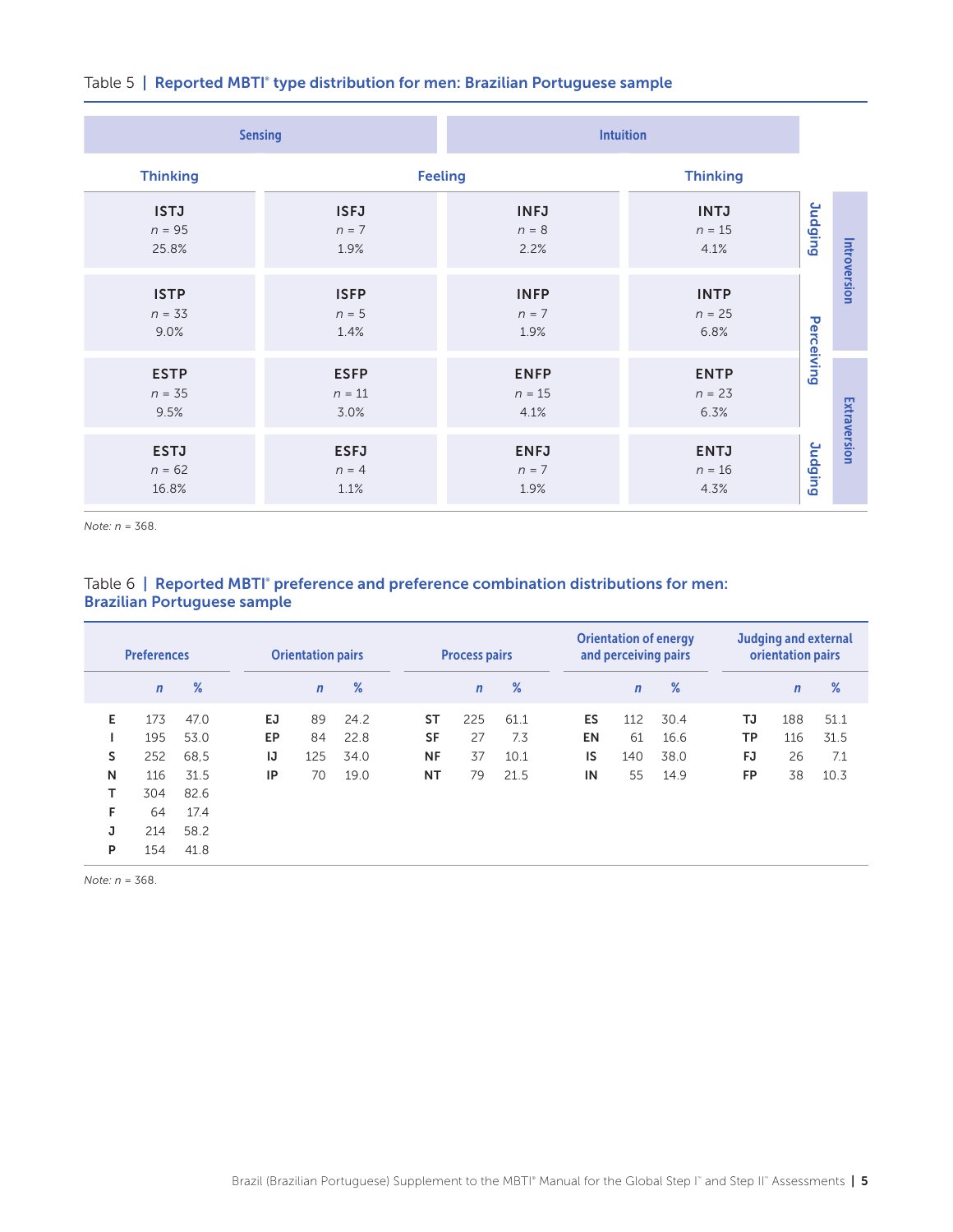|                                  | <b>Sensing</b>                  | <b>Intuition</b>                |                                 |                |              |  |
|----------------------------------|---------------------------------|---------------------------------|---------------------------------|----------------|--------------|--|
| <b>Thinking</b>                  | <b>Feeling</b>                  | <b>Thinking</b>                 |                                 |                |              |  |
| <b>ISTJ</b><br>$n = 93$<br>19.7% | <b>ISFJ</b><br>$n = 22$<br>4.7% | <b>INFJ</b><br>$n = 6$<br>1.3%  | <b>INTJ</b><br>$n=10$<br>2.1%   | <b>Judging</b> |              |  |
| <b>ISTP</b><br>$n = 50$<br>10.6% | <b>ISFP</b><br>$n = 20$<br>4.2% | <b>INFP</b><br>$n = 16$<br>3.4% | <b>INTP</b><br>$n = 25$<br>5.3% | Perceiving     | Introversion |  |
| <b>ESTP</b><br>$n = 48$<br>10.2% | <b>ESFP</b><br>$n = 22$<br>4.7% | <b>ENFP</b><br>$n = 30$<br>6.4% | <b>ENTP</b><br>$n = 23$<br>4.9% |                |              |  |
| <b>ESTJ</b><br>$n = 61$<br>13.0% | <b>ESFJ</b><br>$n = 24$<br>5.1% | <b>ENFJ</b><br>$n = 9$<br>1.9%  | <b>ENTJ</b><br>$n = 12$<br>2.5% | Judging        | Extraversion |  |

#### Table 7 **| Reported MBTI° type distribution for women: Brazilian Portuguese sample**

*Note: n* = 471.

# Table 8 | Reported MBTI° preference and preference combination distributions for women: Brazilian Portuguese sample

| <b>Preferences</b> |                                 |                                      | <b>Orientation pairs</b> |                          |                              | <b>Process pairs</b>                             |                       |                              | <b>Orientation of energy</b><br>and perceiving pairs |                        |                              | <b>Judging and external</b><br>orientation pairs |                        |                              |  |
|--------------------|---------------------------------|--------------------------------------|--------------------------|--------------------------|------------------------------|--------------------------------------------------|-----------------------|------------------------------|------------------------------------------------------|------------------------|------------------------------|--------------------------------------------------|------------------------|------------------------------|--|
|                    | $\mathbf n$                     | %                                    |                          | $\mathbf n$              | $\%$                         |                                                  | $\mathbf n$           | $\%$                         |                                                      | $\mathbf n$            | %                            |                                                  | $\mathsf{n}$           | $\%$                         |  |
| Е<br>s<br>N<br>т   | 229<br>242<br>340<br>131<br>322 | 48.6<br>51.4<br>72.2<br>27.8<br>68.4 | EJ.<br>EP<br>IJ<br>ΙP    | 106<br>123<br>131<br>111 | 22.5<br>26.1<br>27.8<br>23.6 | <b>ST</b><br><b>SF</b><br><b>NF</b><br><b>NT</b> | 252<br>88<br>61<br>70 | 53.5<br>18.7<br>13.0<br>14.9 | ES<br><b>EN</b><br>IS<br>IN                          | 155<br>74<br>185<br>57 | 32.9<br>15.7<br>39.3<br>12.1 | TJ<br>TP<br>FJ<br><b>FP</b>                      | 176<br>146<br>61<br>88 | 37.4<br>31.0<br>13.0<br>18.7 |  |
| F<br>J<br>P        | 149<br>237<br>234               | 31.6<br>50.3<br>49.7                 |                          |                          |                              |                                                  |                       |                              |                                                      |                        |                              |                                                  |                        |                              |  |

*Note: n* = 471.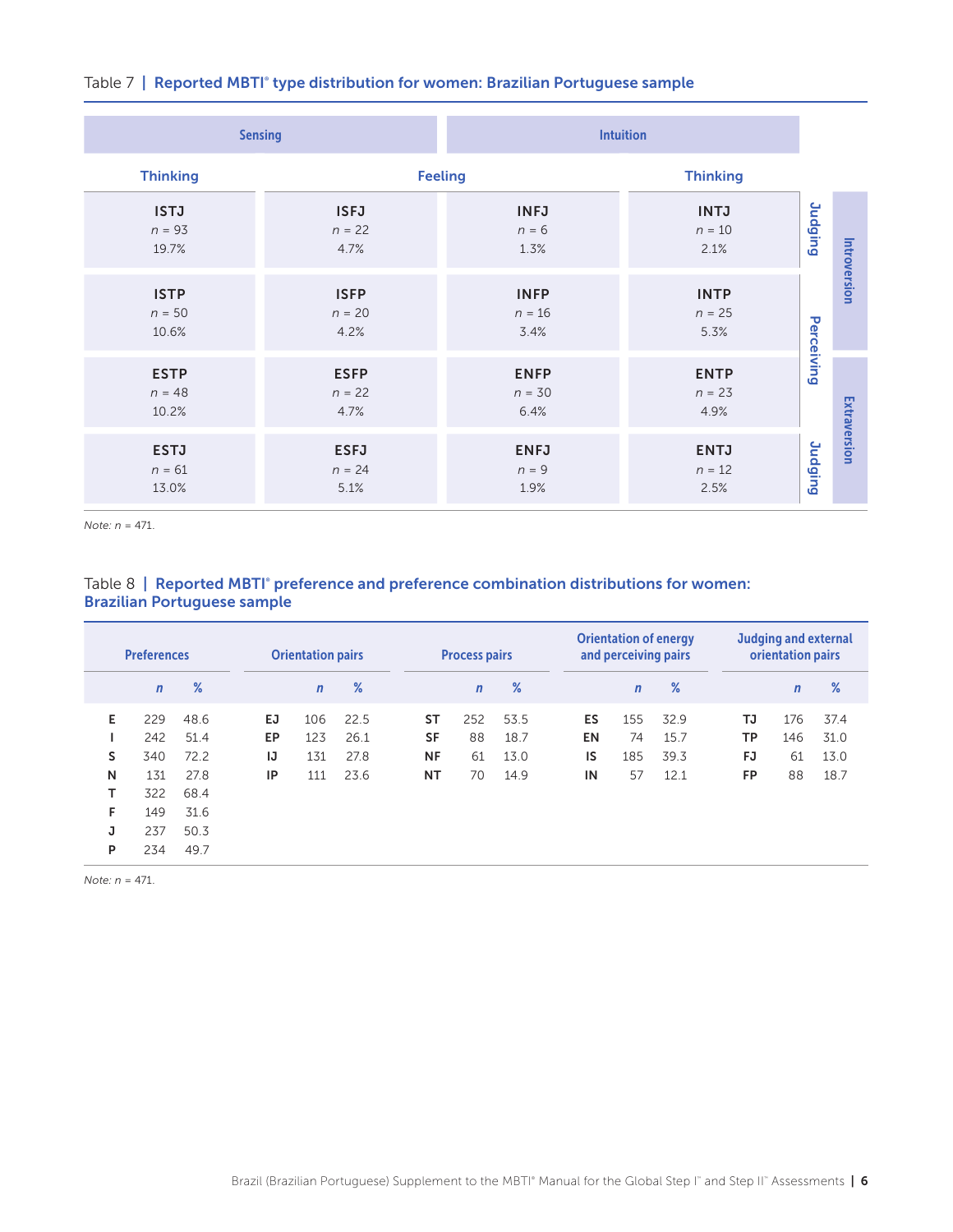# Relationships Between MBTI<sup>®</sup> Global Step I<sup>™</sup> and Form M Preference Pair Results

Correlations between MBTI Global Step I and Form M preference pair results for the Brazilian Portuguese sample are shown in table 9.<sup>3</sup> The overall agreement rate for whole types between the Global Step I and Form M assessments is 82%, higher than the 60% agreement rate between Form G and Form M reported in the 1998 *MBTI*® *Manual* (Myers, McCaulley, Quenk, & Hammer).

#### Table 9 | Relationships between MBTI<sup>®</sup> Global Step I™ and Form M preference pair results: Brazilian Portuguese sample

|                                        | <b>Global Step I</b> and Form M<br>preference pair results |                                 |
|----------------------------------------|------------------------------------------------------------|---------------------------------|
| <b>Preference pair</b>                 | <b>Correlation between</b><br>continuous scores            | <b>Agreement</b><br>rate $(\%)$ |
| $E-I$<br>$S-N$                         | .97<br>.96                                                 | 95<br>95                        |
| $T-F$<br>$J-P$                         | .98<br>.97                                                 | 97<br>95                        |
| Overall agreement rate for whole types | 82                                                         |                                 |

*Note: N* = 839.

# Table 10 | Intercorrelations of Global Step I™ preference pair continuous scores: Brazilian Portuguese and global samples

| <b>Preference pair</b>           | E-L                      | $S-N$                    | $T-F$                    | $J-P$                     |
|----------------------------------|--------------------------|--------------------------|--------------------------|---------------------------|
| $E-I$<br>$S-N$<br>$T-F$<br>$J-P$ | $-.11$<br>$-17$<br>$-16$ | $-20$<br>-<br>-27<br>-43 | $-15$<br>-27<br>-<br>-26 | $-.15$<br>.48<br>.23<br>- |

# Table 11 | Internal consistency reliabilities of Global Step I™ preference pair continuous scores: Brazilian Portuguese and global samples

|                                       |               | Cronbach's alpha |                             |  |     |  |
|---------------------------------------|---------------|------------------|-----------------------------|--|-----|--|
| <b>Sample</b>                         | N             |                  | $E-I$ S-N T-F J-P           |  |     |  |
| <b>Brazilian Portuguese</b><br>Global | 839<br>16.773 |                  | .92 .88 .91 .90<br>89 87 89 |  | .88 |  |

#### *Note:* Correlations for the Brazilian Portuguese sample (*N* = 839) are below the diagonal; those for the global sample (*N* = 16,773) are above the diagonal.

# Global Step I™ Preference Pair Intercorrelations

Intercorrelations of Global Step I preference pair continuous scores in the Brazilian Portuguese sample are shown in table 10 below the diagonal. The highest correlation is between the S–N and J–P preference pairs. The next highest is between S–N and T–F. These correlations are very similar to those found for the global sample, shown in table 10 above the diagonal. The Brazilian Portuguese sample findings are likewise consistent with those reported for Form M in the 1998 *MBTI*®  *Manual* (Myers et al.).

# **Reliability of Global Step I™ Results**

This section covers the internal consistency reliability for the Brazilian Portuguese translation of the MBTI Global Step I assessment used in Brazil. For full reliability and validity information for the global sample, refer to the *MBTI*®  *Manual for the Global Step I*™  *and Step II*™ *Assessments* (Myers et al., 2018).

*Reliability* refers to consistency of measurement. A measure is said to be reliable when it produces a consistent, though not necessarily identical, result. Scores, not assessments, are either reliable or unreliable for a particular population of respondents, as reliability is affected by both the sample and the items contained in the instrument (Capraro & Capraro, 2002). Because reliability hinges at least partially on total score variability, samples that are homogeneous on the characteristic being measured will likely yield a low total score variance, and the reliability of the scores regarding the characteristic may be poor. Conversely, participants in a sample that is heterogeneous with respect to the characteristic will likely score differently from each other, thereby increasing variability and providing stronger reliability (Dawis, 1987).

Internal consistency reliability measures the consistency of responses across items in a particular measure for a particular sample. The most commonly used estimator of internal consistency reliability is Cronbach's alpha (Cronbach, 1951). Table 11 shows the Cronbach's alphas for Global Step I preference pairs in the Brazilian Portuguese sample and in the global sample for comparison purposes. The Brazilian Portuguese sample alphas range from .88 to .92.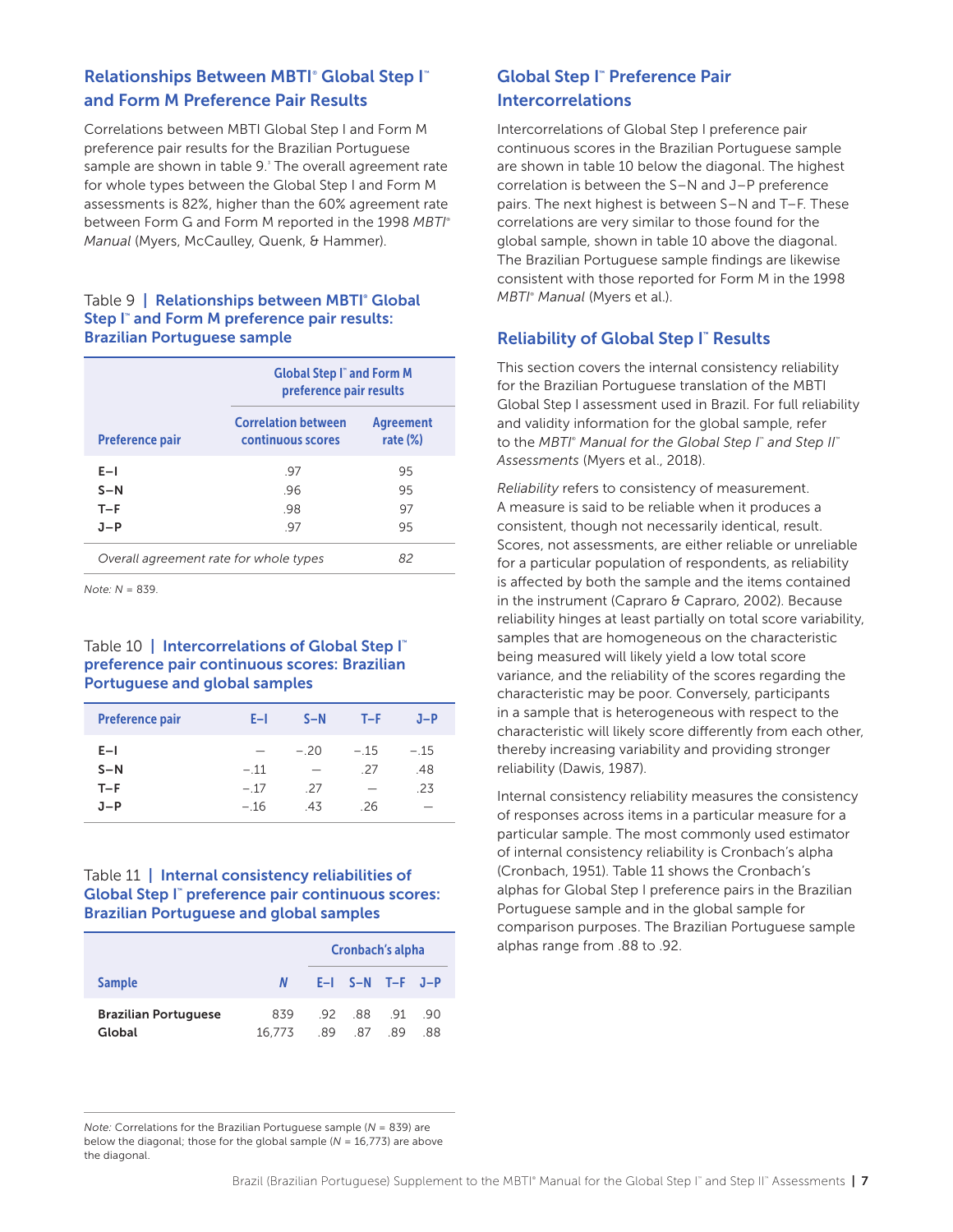# MBTI® GLOBAL STEP II™ ASSESSMENT RESULTS FOR THE BRAZILIAN PORTUGUESE SAMPLE

The Global Step II assessment contains all 92 Global Step I items plus an additional 51 items needed to score the Step II facets, for a total of 143. Step II results expand on descriptions of the four preference pairs by providing information about five facets of each pair (see table 12). The Global Step II assessment replaces the Form Q assessment and the European Step II assessment.

#### Table 12 | Relationships between Global Step II™ and Form Q facet results: Brazilian Portuguese sample

|                                                                                                                                               | <b>Correlation between</b><br>continuous scores      |
|-----------------------------------------------------------------------------------------------------------------------------------------------|------------------------------------------------------|
| <b>Global Step II" facet</b>                                                                                                                  | <b>Global Step II</b><br>and Form Q<br>facet results |
| E-I facets<br>Initiating-Receiving<br>Expressive-Contained<br>Gregarious-Intimate<br>Active-Reflective<br>Enthusiastic-Quiet                  | .98<br>.99<br>.98<br>.85<br>.99                      |
| S-N facets<br>Concrete-Abstract<br>Realistic-Imaginative<br>Practical-Conceptual<br>Experiential-Theoretical<br>Traditional-Original          | .97<br>.99<br>.86<br>.96<br>.96                      |
| T-F facets<br>Logical-Empathetic<br>Reasonable-Compassionate<br>Questioning-Accommodating<br>Critical-Accepting<br>Tough-Tender               | .96<br>.91<br>.52<br>.76<br>.97                      |
| J-P facets<br>Systematic-Casual<br>Planful-Open-Ended<br>Early Starting-<br>Pressure-Prompted<br>Scheduled-Spontaneous<br>Methodical-Emergent | .95<br>.97<br>.94<br>.94<br>.96                      |

*Note: N* = 839.

# **Relationships Between MBTI® Global Step II™** and Form Q Facet Results

Table 12 presents the relationships between MBTI Global Step II and Form Q facet results for the Brazilian Portuguese sample.

# Global Step II<sup>™</sup> Facet Intercorrelations

Intercorrelations of Global Step II facets are presented in table 13. Facets within each preference pair correlate higher with other facets of the same preference pair than with facets of different preference pairs.

# Reliability and Validity of Global Step II™ **Results**

This section covers measurement properties for the Brazilian Portuguese translation of the MBTI Global Step II assessment, including reliability and validity. For full reliability and validity information for the global sample, refer to the *MBTI<sup>®</sup> Manual for the Global Step I*<sup>®</sup> *and Step II™ Assessments* (Myers et al., 2018).

#### RELIABILITY

Internal consistency reliabilities for Global Step II facets in the Brazilian Portuguese sample are presented in table 14.

#### VALIDITY

Reported here as evidence of the validity of the Brazilian Portuguese translation of the MBTI Global Step II assessment are the percentage of out-of-preference facet scores for each preference pair and correlations between preference pairs and facets.

The five facets within each preference pair do not represent the entire conceptual domain of the preference pair. Further, it is not uncommon for individuals to have a facet score on the side opposite that of their preference in a given preference pair. For example, an Extravert may score toward the Intimate pole of the Gregarious– Intimate facet. This apparent inconsistency is referred to as an out-of-preference score and defined as a facet score from –2 to –5 when a respondent has a preference for I, N, F, or P; or from 2 to 5 when a respondent has a preference for E, S, T, or J. While it is not unusual to have a number of out-of-preference scores, it is relatively rare to have out-of-preference scores on three or more facets within any one preference pair. The percentage of outof-preference facet scores for each preference pair in the Brazilian Portuguese sample is shown in table 15.

Correlations between facets and preference pairs are presented in table 16. The correlation between each facet and its corresponding preference pair is significantly higher than those between the facet and the other three preference pairs. This is "compelling evidence for the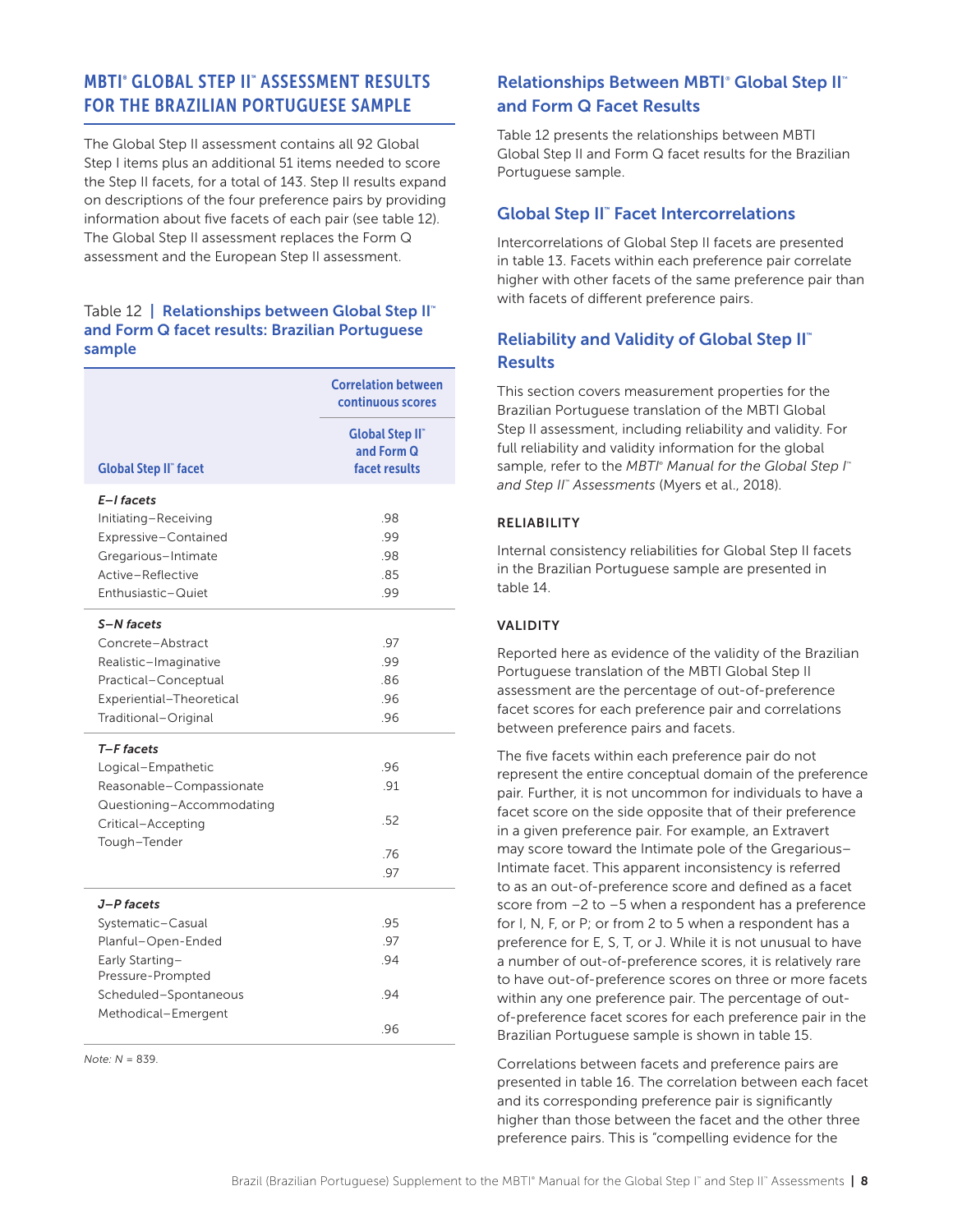| <b>Global Step II</b> " facet |                                      | 1.                       | 2.                | 3.                          | 4.                 | 5.     | 6.                       | 7.  | 8.  | 9.     | 10.    | 11. | 12.               | 13. | 14.                      | 15. | 16.               | 17.                      | 18. | 19. | 20. |
|-------------------------------|--------------------------------------|--------------------------|-------------------|-----------------------------|--------------------|--------|--------------------------|-----|-----|--------|--------|-----|-------------------|-----|--------------------------|-----|-------------------|--------------------------|-----|-----|-----|
| $E-I$ facets                  |                                      |                          |                   |                             |                    |        |                          |     |     |        |        |     |                   |     |                          |     |                   |                          |     |     |     |
|                               | 1. Initiating-Receiving              | $\overline{\phantom{0}}$ |                   |                             |                    |        |                          |     |     |        |        |     |                   |     |                          |     |                   |                          |     |     |     |
|                               | 2. Expressive-Contained              | .70                      | $\qquad \qquad -$ |                             |                    |        |                          |     |     |        |        |     |                   |     |                          |     |                   |                          |     |     |     |
|                               | 3. Gregarious-Intimate               | .69                      | .63               | $\overline{\phantom{m}}$    |                    |        |                          |     |     |        |        |     |                   |     |                          |     |                   |                          |     |     |     |
|                               | 4. Active-Reflective                 | .74                      | .61               | .68                         |                    |        |                          |     |     |        |        |     |                   |     |                          |     |                   |                          |     |     |     |
|                               | 5. Enthusiastic-Quiet                | .67                      | .62               | .72                         | .69                |        |                          |     |     |        |        |     |                   |     |                          |     |                   |                          |     |     |     |
| S-N facets                    |                                      |                          |                   |                             |                    |        |                          |     |     |        |        |     |                   |     |                          |     |                   |                          |     |     |     |
|                               | 6. Concrete-Abstract                 | $-.05$                   | $-.06$            | $-.06$                      | .00.               | $-.10$ | $\overline{\phantom{m}}$ |     |     |        |        |     |                   |     |                          |     |                   |                          |     |     |     |
|                               | 7. Realistic-Imaginative             | $-.09$                   | $-.10$            | $-.11$                      | $-.06$             | $-.17$ | .72                      |     |     |        |        |     |                   |     |                          |     |                   |                          |     |     |     |
|                               | 8. Practical-Conceptual              | $-.07$                   | $-.03$            | $-.06$                      | $-.02$             | $-.11$ | .66                      | .70 |     |        |        |     |                   |     |                          |     |                   |                          |     |     |     |
|                               | 9. Experiential-Theoretical          | .13                      | .06               | .15                         | .16                | .15    | .50                      | .34 | .34 |        |        |     |                   |     |                          |     |                   |                          |     |     |     |
|                               | 10. Traditional-Original             | $-.20$                   | $-.11$            | $-.17$                      | $-.16$             | $-.28$ | .60                      | .57 | .66 | .26    |        |     |                   |     |                          |     |                   |                          |     |     |     |
| T-F facets                    |                                      |                          |                   |                             |                    |        |                          |     |     |        |        |     |                   |     |                          |     |                   |                          |     |     |     |
|                               | 11. Logical-Empathetic               | $-.13$                   | $-.20$            | $-.16$                      | $-.13 - .16$       |        | .27                      | .28 | .17 | .01    | .05    |     |                   |     |                          |     |                   |                          |     |     |     |
|                               | 12. Reasonable-Compassionate         | $-.09$                   | $-.15$            | $-.13$                      | $-.07 - .08$       |        | .34                      | .32 | .20 | .13    | .10    | .79 | $\qquad \qquad -$ |     |                          |     |                   |                          |     |     |     |
|                               | 13. Questioning-Accommodating        | $-.01$                   | $-.12$            | $-.06$                      | $-.01$             | $-.02$ | .13                      | .14 | .00 | $-.01$ | $-.15$ | .65 | .61               |     |                          |     |                   |                          |     |     |     |
|                               | 14. Critical-Accepting               | $-.17$                   |                   | $-.23 - .22 - .13 - .17$    |                    |        | .34                      | .29 | .21 | .09    | .14    | .64 | .66               | .70 | $\overline{\phantom{m}}$ |     |                   |                          |     |     |     |
| 15. Tough-Tender              |                                      | $-.06$                   |                   | $-.14 - .09$                | $-.02 - .04$       |        | .28                      | .26 | .14 | .12    | .03    | .67 | .69               | .67 | .70                      |     |                   |                          |     |     |     |
| J-P facets                    |                                      |                          |                   |                             |                    |        |                          |     |     |        |        |     |                   |     |                          |     |                   |                          |     |     |     |
|                               | 16. Systematic-Casual                | $-.26$                   |                   | $-.25$ $-.27$ $-.23$ $-.35$ |                    |        | .45                      | .43 | .39 | .11    | .52    | .34 | .36               | .24 | .40                      | .28 | $\qquad \qquad -$ |                          |     |     |     |
|                               | 17. Planful-Open-Ended               | $-.09$                   | $-.04 - .12$      |                             | $-.06$             | $-.15$ | .29                      | .26 | .25 | .12    | .40    | .15 | .20               | .11 | .24                      | .13 | .66               | $\overline{\phantom{m}}$ |     |     |     |
|                               | 18. Early Starting-Pressure-Prompted | $-.07$                   | $-.02$            | $-.09$                      | $-.07$             | $-.13$ | .22                      | .20 | .17 | .12    | .26    | .10 | .13               | .07 | .17                      | .07 | .51               | .58                      |     |     |     |
|                               | 19. Scheduled-Spontaneous            | $-.13$                   | $-.10$            | $-.15$                      | $-.13$             | $-.22$ | .35                      | .34 | .32 | .13    | .50    | .20 | .24               | .13 | .25                      | .14 | .76               | .79                      | .62 |     |     |
|                               | 20. Methodical-Emergent              | $-.10$                   | $-.09$            |                             | $-.14 - .14 - .17$ |        | .15                      | .21 | .16 | .03    | .23    | .19 | .22               | .15 | .23                      | .13 | .59               | .62                      | .63 | .68 |     |

#### Table 13 | Intercorrelations of Global Step II™ facets: Brazilian Portuguese sample

*Note: N* = 839.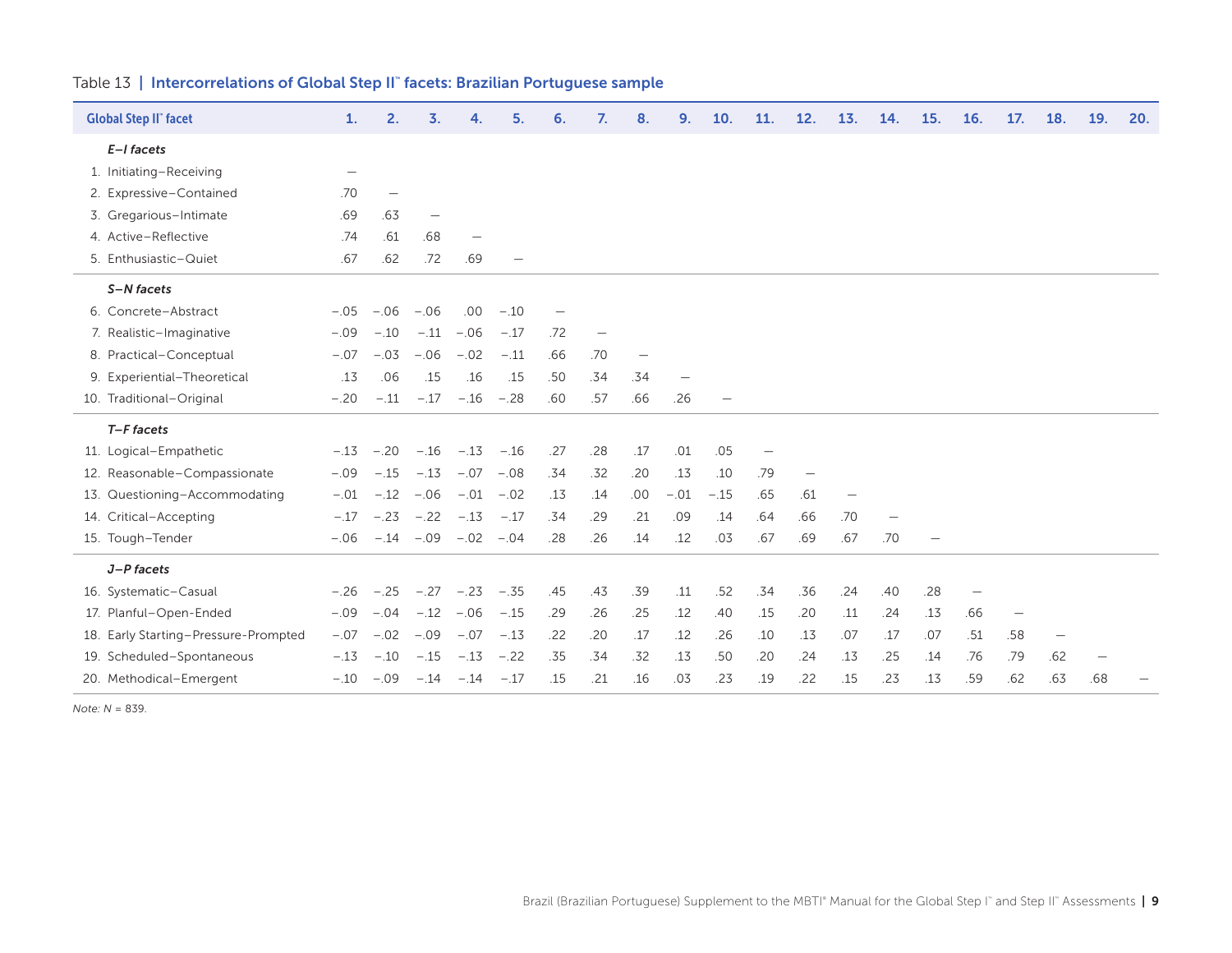#### Table 14 | Internal consistency reliability of Global Step II™ facet continuous scores: Brazilian Portuguese sample

| <b>Global Step II" facet</b>                                                                                                              | Cronbach's<br>alpha             |
|-------------------------------------------------------------------------------------------------------------------------------------------|---------------------------------|
| E-I facets<br>Initiating-Receiving<br>Expressive-Contained<br>Gregarious-Intimate<br>Active-Reflective<br>Enthusiastic-Quiet              | .85<br>.81<br>.73<br>.72<br>.74 |
| S-N facets<br>Concrete-Abstract<br>Realistic-Imaginative<br>Practical-Conceptual<br>Experiential-Theoretical<br>Traditional-Original      | .78<br>.75<br>72<br>.81<br>.76  |
| T-F facets<br>Logical-Empathetic<br>Reasonable-Compassionate<br>Questioning-Accommodating<br>Critical-Accepting<br>Tough-Tender           | .87<br>.76<br>.68<br>.55<br>.66 |
| J-P facets<br>Systematic-Casual<br>Planful-Open-Ended<br>Early Starting-Pressure-Prompted<br>Scheduled-Spontaneous<br>Methodical-Emergent | .80<br>.82<br>.78<br>.80<br>.70 |

*Note: N* = 839.

# Table 15 | Percentage of reported out-ofpreference Global Step II™ facet scores: Brazilian Portuguese sample

| <b>Preference</b> | Number of out-of-preference facet scores (%) |    |              |       |   |                  |  |  |  |  |  |  |
|-------------------|----------------------------------------------|----|--------------|-------|---|------------------|--|--|--|--|--|--|
| pair              | 0                                            |    | <sup>2</sup> | К     |   |                  |  |  |  |  |  |  |
| $E-1$             | 78                                           | 16 | 5.           | $<$ 1 |   | $\left( \right)$ |  |  |  |  |  |  |
| $S-N$             | 65                                           | 29 | 6            | $<$ 1 |   | $\bigcap$        |  |  |  |  |  |  |
| $T-F$             | 81                                           | 15 | 3            | 1     | Ω | ∩                |  |  |  |  |  |  |
| .1-P              | 68                                           | 24 |              |       |   | Ω                |  |  |  |  |  |  |

*Note: N* = 839.

theoretical hierarchical structure of the Step II facets in relation to the Step I scales" (Quenk, Hammer, & Majors, 2001, p. 104). The Brazilian Portuguese sample correlations are comparable to those reported in the *MBTI*®  *Step II*™  *Manual* (Quenk et al., 2001) and the *MBTI*® *Step II*™  *Manual, European Edition* (Quenk, Hammer, & Majors, 2004). The lowest correlation between a facet

#### Table 16 | Correlations between Global Step II<sup>™</sup> facets and preference pairs: Brazilian Portuguese sample

|                              | <b>Preference pair</b> |        |        |        |  |  |  |  |  |
|------------------------------|------------------------|--------|--------|--------|--|--|--|--|--|
| <b>Global Step II" facet</b> | E-I                    | $S-N$  | $T-F$  | $J-P$  |  |  |  |  |  |
| E-I facets                   |                        |        |        |        |  |  |  |  |  |
| Initiating-Receiving         | .89                    | $-.09$ | $-.13$ | $-.14$ |  |  |  |  |  |
| Expressive-Contained         | .82                    | $-.07$ | $-.20$ | $-.10$ |  |  |  |  |  |
| Gregarious-Intimate          | .83                    | $-.09$ | $-.16$ | $-.17$ |  |  |  |  |  |
| Active-Reflective            | .84                    | $-.04$ | $-.11$ | $-.13$ |  |  |  |  |  |
| Enthusiastic-Quiet           | .83                    | $-.16$ | $-.13$ | $-.22$ |  |  |  |  |  |
| S-N facets                   |                        |        |        |        |  |  |  |  |  |
| Concrete-Abstract            | $-.08$                 | .89    | .32    | .37    |  |  |  |  |  |
| Realistic-Imaginative        | $-.13$                 | .85    | .30    | .35    |  |  |  |  |  |
| Practical-Conceptual         | $-.07$                 | .82    | .18    | .32    |  |  |  |  |  |
| Experiential-Theoretical     | .14                    | .55    | 08     | .14    |  |  |  |  |  |
| Traditional-Original         | $-.22$                 | .77    | .07    | .47    |  |  |  |  |  |
| T-F facets                   |                        |        |        |        |  |  |  |  |  |
| Logical-Empathetic           | $-.18$                 | .23    | .93    | .23    |  |  |  |  |  |
| Reasonable-<br>Compassionate | $-.12$                 | .29    | .90    | .27    |  |  |  |  |  |
| Questioning-                 | $-.04$                 | 06     | .73    | .17    |  |  |  |  |  |
| Accommodating                |                        |        |        |        |  |  |  |  |  |
| Critical-Accepting           | $-.21$                 | 29     | .76    | -31    |  |  |  |  |  |
| Tough-Tender                 | $-.09$                 | .22    | .82    | .18    |  |  |  |  |  |
| J-P facets                   |                        |        |        |        |  |  |  |  |  |
| Systematic-Casual            | $-.31$                 | .50    | .37    | .83    |  |  |  |  |  |
| Planful-Open-Ended           | $-.10$                 | .34    | .17    | .88    |  |  |  |  |  |
| Early Starting-              | $-.08$                 | .25    | 11     | .71    |  |  |  |  |  |
| Pressure-Prompted            |                        |        |        |        |  |  |  |  |  |
| Scheduled-Spontaneous        | $-.15$                 | .43    | .22    | .94    |  |  |  |  |  |
| Methodical-Emergent          | $-.13$                 | .21    | .20    | .75    |  |  |  |  |  |

*Note: N* = 839.

and its corresponding preference pair was between Experiential–Theoretical and S–N.

# Global Step II™ Facet Distributions

Determining whether a particular score is in-preference, midzone, or out-of-preference provides the basis for recognizing and understanding individual differences among people of the same type. When practitioners give feedback to respondents, the most important verification issue is the accuracy with which the scores reflect respondents' placement at either pole or in the midzone. If a respondent disagrees with results on a facet, interpretation will be affected. For example, a respondent may judge a facet score that was reported as midzone to be actually out-of-preference or in-preference. In such an instance, statements in the report will be incorrect for that facet, so the practitioner must provide appropriate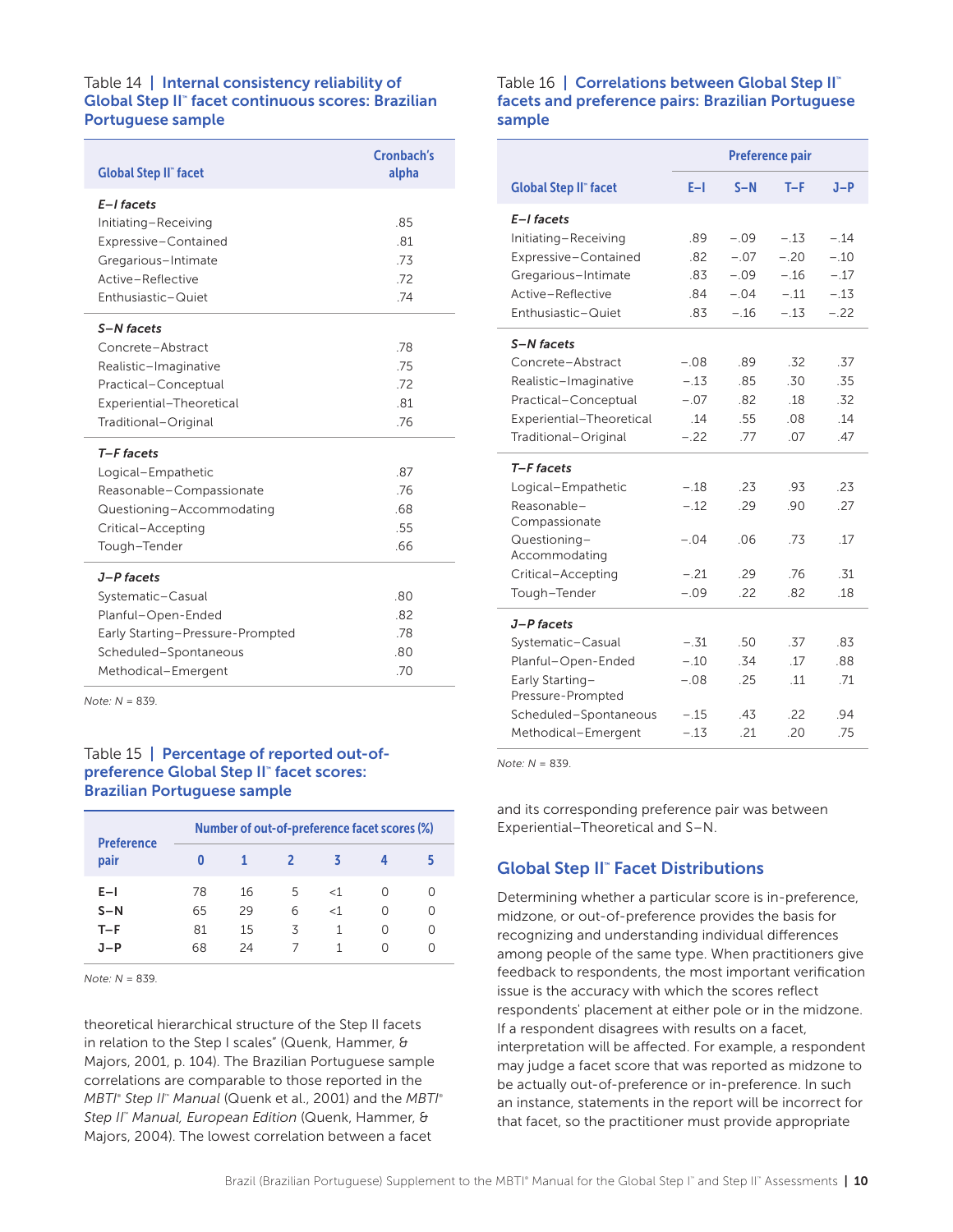Table 17 | In-preference, midzone, and out-of-preference percentages and rankings for the Global Step II<sup>™</sup> facets: Brazilian Portuguese sample

|                                  | In-preference |                |       | <b>Midzone</b> | Out-of-preference |                |  |
|----------------------------------|---------------|----------------|-------|----------------|-------------------|----------------|--|
| <b>Global Step II" facet</b>     | %             | <b>Rank</b>    | %     | <b>Rank</b>    | $\%$              | <b>Rank</b>    |  |
| $E-I$ facets                     |               |                |       |                |                   |                |  |
| Initiating-Receiving             | 67.22         | 8              | 29.08 | 7              | 3.69              | 16             |  |
| Expressive-Contained             | 66.39         | 9              | 27.06 | 10             | 6.56              | 8              |  |
| Gregarious-Intimate              | 65.44         | 13             | 28.13 | 9              | 6.44              | 10             |  |
| Active-Reflective                | 61.62         | 18             | 33.37 | $\overline{4}$ | 5.01              | 14             |  |
| Enthusiastic-Quiet               | 68.30         | $\overline{4}$ | 25.74 | 14             | 5.96              | 12             |  |
| S-N facets                       |               |                |       |                |                   |                |  |
| Concrete-Abstract                | 68.18         | 5              | 28.25 | 8              | 3.58              | 17             |  |
| Realistic-Imaginative            | 67.46         | 6              | 27.06 | 10             | 5.48              | 13             |  |
| Practical-Conceptual             | 65.55         | 12             | 26.34 | 13             | 8.10              | 5              |  |
| Experiential-Theoretical         | 66.39         | 9              | 20.50 | 19             | 13.11             | $\overline{c}$ |  |
| Traditional-Original             | 50.89         | 20             | 38.38 | 1              | 10.73             | 4              |  |
| T-F facets                       |               |                |       |                |                   |                |  |
| Logical-Empathetic               | 74.14         | 1              | 24.67 | 16             | 1.19              | 19             |  |
| Reasonable-Compassionate         | 72.11         | 3              | 25.74 | 14             | 2.15              | 18             |  |
| Questioning-Accommodating        | 62.46         | 16             | 30.39 | 6              | 7.15              | 7              |  |
| Critical-Accepting               | 65.79         | 11             | 26.46 | 12             | 7.75              | 6              |  |
| Tough-Tender                     | 61.74         | 17             | 32.18 | 5              | 6.08              | 11             |  |
| J-P facets                       |               |                |       |                |                   |                |  |
| Systematic-Casual                | 59.24         | 19             | 36.11 | 3              | 4.65              | 15             |  |
| Planful-Open-Ended               | 72.82         | $\overline{c}$ | 20.62 | 18             | 6.56              | 8              |  |
| Early Starting-Pressure-Prompted | 65.44         | 13             | 15.97 | 20             | 18.59             | $\mathbf{1}$   |  |
| Scheduled-Spontaneous            | 63.65         | 15             | 36.23 | 2              | 0.12              | 20             |  |
| Methodical-Emergent              | 67.46         | 6              | 20.86 | 17             | 11.68             | 3              |  |

*Note: N* = 839.

interpretive information that corresponds to the respondent's verified placement.

Table 17 shows the percentages and rank order of inpreference, midzone, and out-of-preference scores for the 20 Global Step II facets for the Brazilian Portuguese sample. Interpreters may find this table useful because it shows which facets are more or less likely to yield scores in these three categories. There are wide variations in the frequency with which facet scores are likely to be out-of-preference. Here, the facet with the highest percentage of out-of-preference scores is Early Starting– Pressure-Prompted at 18.59%, followed by Experiential– Theoretical at 13.11%. The Scheduled–Spontaneous facet (0.12%) and the Logical–Empathetic facet (1.19%) appear least likely to elicit out-of-preference responses.

Gender differences on the Step II facets in the Brazilian Portuguese sample are presented in table 18.

# **CONCLUSION**

Initial analyses of the Brazilian Portuguese translations of the MBTI Global Step I and Step II assessments demonstrate that they each have good internal consistency reliabilities that are consistent with those of prior forms of the MBTI assessment (i.e., Form M and Form Q). Validity was established by the percentage of out-of-preference facet scores and correlations between Step II facets and Step I preferences. While more research should be conducted, all these analyses show that the Brazilian Portuguese translations of the MBTI Global Step I and Step II assessments are appropriate for individuals in Brazil who read and understand Brazilian Portuguese.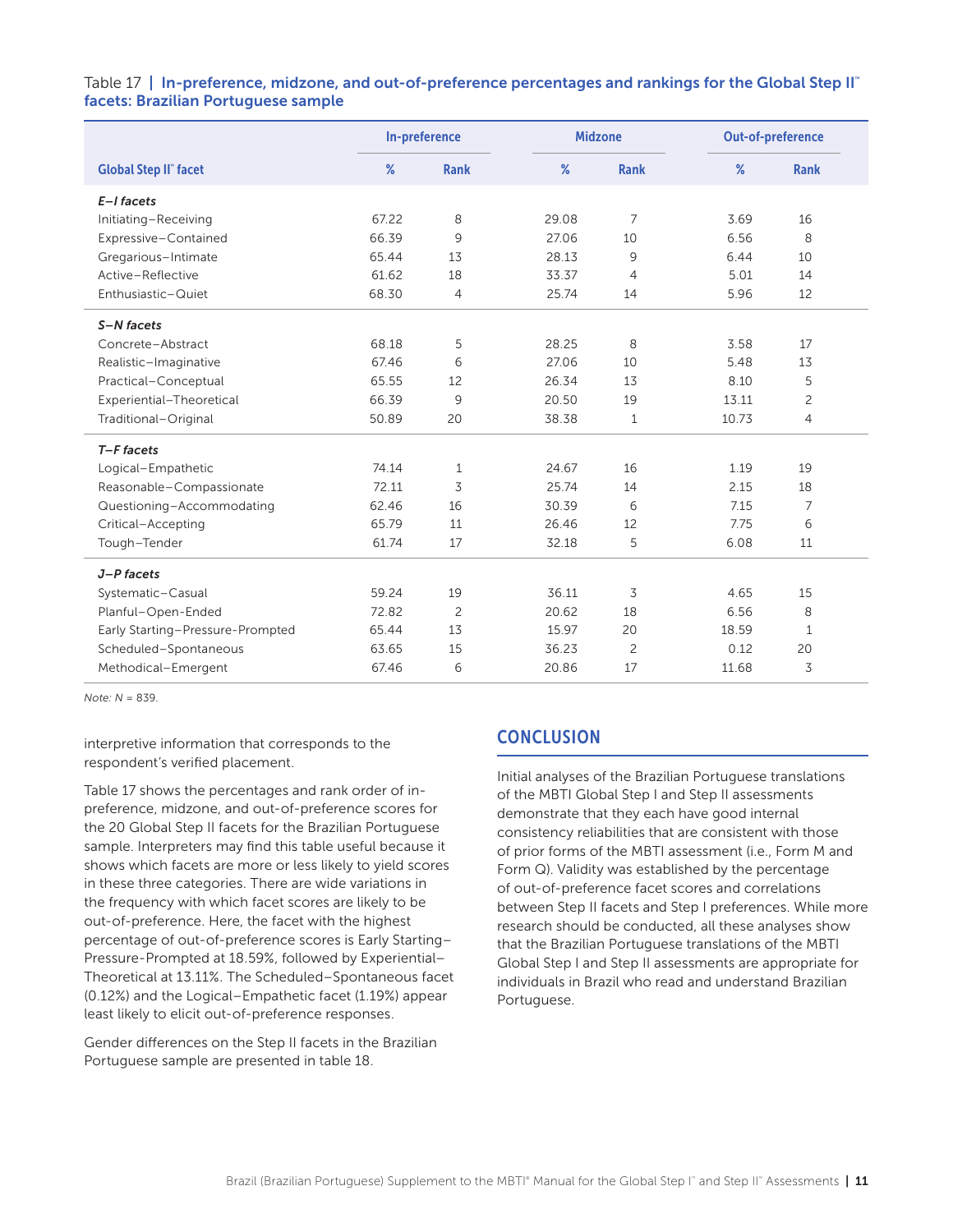#### Table 18 | Means, standard deviations, and Cohen's *d* of the Global Step II™ facets by total sample and gender: Brazilian Portuguese sample

|                                  | <b>Total sample</b><br>$(N = 839)$ |           | Men<br>$(n = 368)$ |         |           |  |         | <b>Women</b><br>$(n = 471)$ | <b>Gender</b><br>difference |
|----------------------------------|------------------------------------|-----------|--------------------|---------|-----------|--|---------|-----------------------------|-----------------------------|
| <b>Global Step II" facet</b>     | M                                  | <b>SD</b> |                    | M       | <b>SD</b> |  | M       | <b>SD</b>                   | Cohen's d                   |
| E-I facets                       |                                    |           |                    |         |           |  |         |                             |                             |
| Initiating-Receiving             | $-0.06$                            | 0.90      |                    | $-0.05$ | 0.89      |  | $-0.06$ | 0.90                        | 0.02                        |
| Expressive-Contained             | 0.03                               | 0.96      |                    | 0.06    | 0.95      |  | 0.01    | 0.96                        | 0.06                        |
| Gregarious-Intimate              | 0.03                               | 0.85      |                    | 0.01    | 0.87      |  | 0.04    | 0.83                        | $-0.04$                     |
| Active-Reflective                | $-0.02$                            | 0.86      |                    | $-0.03$ | 0.84      |  | $-0.02$ | 0.87                        | $-0.01$                     |
| Enthusiastic-Quiet               | 0.11                               | 0.88      |                    | 0.16    | 0.88      |  | 0.07    | 0.88                        | 0.10                        |
| S-N facets                       |                                    |           |                    |         |           |  |         |                             |                             |
| Concrete-Abstract                | $-0.30$                            | 0.93      |                    | $-0.31$ | 0.91      |  | $-0.30$ | 0.94                        | $-0.01$                     |
| Realistic-Imaginative            | $-0.26$                            | 0.88      |                    | $-0.24$ | 0.85      |  | $-0.27$ | 0.91                        | 0.04                        |
| Practical-Conceptual             | $-0.30$                            | 0.86      |                    | $-0.23$ | 0.85      |  | $-0.35$ | 0.86                        | 0.14                        |
| Experiential-Theoretical         | $-0.44$                            | 0.86      |                    | $-0.33$ | 0.92      |  | $-0.53$ | 0.81                        | 0.24                        |
| Traditional-Original             | $-0.06$                            | 0.89      |                    | $-0.03$ | 0.88      |  | $-0.09$ | 0.90                        | 0.06                        |
| T-F facets                       |                                    |           |                    |         |           |  |         |                             |                             |
| Logical-Empathetic               | $-0.49$                            | 0.97      |                    | $-0.75$ | 0.87      |  | $-0.29$ | 1.00                        | $-0.48$                     |
| Reasonable-Compassionate         | $-0.65$                            | 0.75      |                    | $-0.81$ | 0.70      |  | $-0.53$ | 0.76                        | $-0.38$                     |
| Questioning-Accommodating        | $-0.62$                            | 0.80      |                    | $-0.80$ | 0.72      |  | $-0.49$ | 0.84                        | $-0.39$                     |
| Critical-Accepting               | $-0.66$                            | 0.70      |                    | $-0.79$ | 0.64      |  | $-0.56$ | 0.73                        | $-0.34$                     |
| Tough-Tender                     | $-0.34$                            | 0.77      |                    | $-0.47$ | 0.76      |  | $-0.24$ | 0.77                        | $-0.30$                     |
| J-P facets                       |                                    |           |                    |         |           |  |         |                             |                             |
| Systematic-Casual                | $-0.14$                            | 0.89      |                    | $-0.28$ | 0.88      |  | $-0.03$ | 0.88                        | $-0.28$                     |
| Planful-Open-Ended               | $-0.18$                            | 0.88      |                    | $-0.23$ | 0.89      |  | $-0.15$ | 0.88                        | $-0.09$                     |
| Early Starting-Pressure-Prompted | $-0.14$                            | 0.87      |                    | $-0.19$ | 0.86      |  | $-0.10$ | 0.88                        | $-0.10$                     |
| Scheduled-Spontaneous            | 0.02                               | 0.88      |                    | $-0.01$ | 0.90      |  | 0.05    | 0.87                        | $-0.07$                     |
| Methodical-Emergent              | 0.06                               | 0.84      |                    | 0.02    | 0.86      |  | 0.10    | 0.83                        | $-0.10$                     |

*Note:* For information on Cohen's *d*, see note 4, below.

# **NOTES**

- 1. Originally, samples from India (North American English) and Saudi Arabia (Arabic) were collected, but these were later dropped from the global sample due to sample composition and psychometric concerns.
- 2. The terms *translation* and *adaptation* are often used interchangeably in the testing and measurement literature. Historically, *translation* has been used to describe the process by which an assessment is converted to a language other than the one in which it was originally constructed. However, the term *adaptation*  is increasingly being used to reflect the fact that an effective conversion of assessment items from one language to another often requires not a word-forword translation but rather a modification intended to maintain the general sense or purpose of those items in a particular language. Nevertheless, as the more readily understood term, *translation* is used here.
- 3. Correlation coefficients range from –1 to 1 and can be squared and used as effect sizes (measures of the practical significance of the relationship between the two variables in question). Cohen's guidelines regarding effect sizes indicate that  $r = 0.10$  is a small effect size,  $r^2$  = .30 is medium, and  $r^2$  = .50 is large (Cohen, 1988, 1992).
- 4. Cohen's *d* is an estimate of an effect size computed by taking the difference between the means of two groups and dividing by their pooled standard deviations. Because the metric is in standard deviation units, effect sizes can easily be compared to evaluate the magnitude of a difference. Cohen (1992) provides an overview of the computation of a variety of effect sizes, along with guidance on interpretation. Cohen proposed that *d* = .20 be considered small, *d* = .50 be considered medium, and *d* = .80 be considered large. In psychological research, small to medium effect sizes are typical.